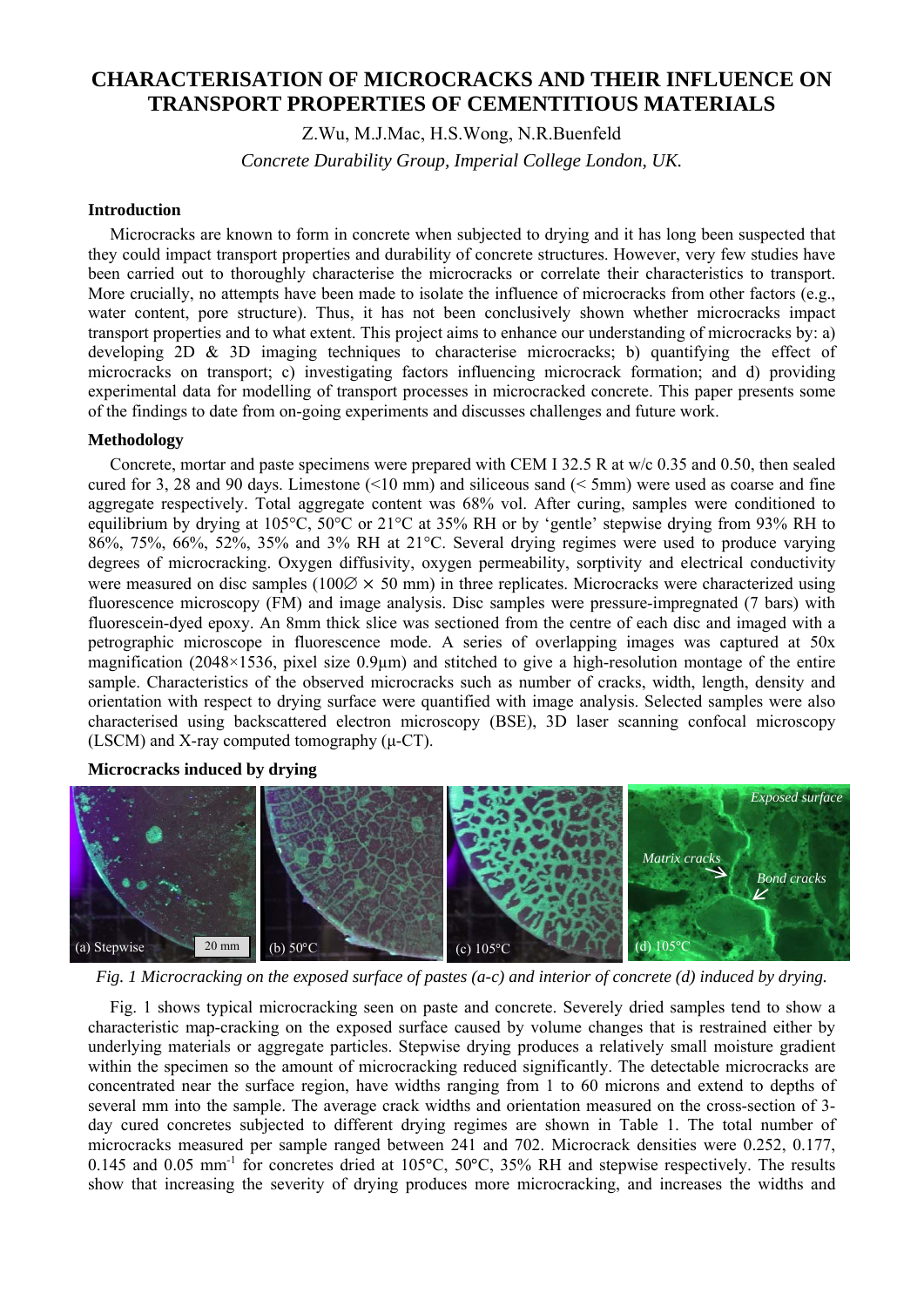lengths of the microcracks. The orientation is influenced by the presence of aggregates (Fig. 1d), but on average is almost perpendicular to the exposed surface (Table 1). This indicates that the microcracks are indeed induced by the drying treatment. We have also found that mortars have less microcracking, lower crack widths and crack density compared to similar concretes (w/c ratio, age, aggregate content), in agreement with [1].

*Table 1 Average widths and orientation of microcracks measured on cross-section of concrete samples. Standard errors are shown in brackets.* 

| W/C  | Average width $(\mu m)$ |                |           |                 | Orientation with respect to drying surface (°) |           |            |                 |
|------|-------------------------|----------------|-----------|-----------------|------------------------------------------------|-----------|------------|-----------------|
|      | 105°C                   | $50^{\circ}$ C | 35%RH     | <b>Stepwise</b> | $105^{\circ}$ C                                | 50°C      | 35%RH      | <b>Stepwise</b> |
| 0.50 | 8.8(0.10)               | 7.6(0.45)      | 5.6(0.35) | 4.2(0.16)       | 88.5(2.2)                                      | 84.6(3.7) | 87.0(3.3)  | 86.1(2.7)       |
| 0.35 | 9.8(0.15)               | 6.6(0.50)      | 4.1(0.30) | 3.0(0.30)       | 87.2 (3.0)                                     | 90.9(3.5) | 89.4 (2.8) | 95.1 (7.7)      |

## **Transport properties**

Measurements show that increasing the severity of drying increases the measured oxygen diffusivity and permeability significantly. For example, the data in Table 2 for 3-day cured concrete show that diffusivity increased by a factor of 3.4-5.1 while permeability increased by a factor of 4.2-5.7 when comparing stepwise drying to oven drying at 105°C. The increase in transport is more significant in samples that are less porous (lower w/c ratio). One may be tempted to attribute the increase in transport to the influence of microcracks, but this is not as straightforward as it seems because the change in moisture content would also make a significant contribution. Removing more moisture increases the accessible porosity and this effect is compounded by microcracks that develop with drying. Whether or not the influence of microcracks can be isolated remains a question. On-going tests on sorptivity, electrical conductivity and chloride penetration of re-saturated samples may shed further insights into this issue.

*Table 2 Transport properties of 3-day cured concrete after drying. Standard errors are shown in brackets.* 

| W/C | $O_2$ diffusivity ( $\times$ 10 <sup>-8</sup> m <sup>2</sup> /s) |            |            |                          | O <sub>2</sub> permeability ( $\times$ 10 <sup>-17</sup> m <sup>2</sup> ) |             |            |             |
|-----|------------------------------------------------------------------|------------|------------|--------------------------|---------------------------------------------------------------------------|-------------|------------|-------------|
|     | 105°C                                                            | 50°C       | 35%RH      | Stepwise                 | $105^{\circ}$ C                                                           | 50°C        | 35%RH      | Stepwise    |
|     | $0.50$   18.8 (0.11)                                             | 15.5(0.40) | 9.97(0.72) | $5.49(0.25)$ 33.1 (1.04) |                                                                           | 20.3 (0.85) | 12.8(1.04) | 7.87 (0.46) |
|     | 14.1(0.15)                                                       | 11.7(0.14) | 5.99(0.77) | 2.76(0.26)               | 10.7(0.56)                                                                | 8.05 (0.39) | 2.98(0.56) | 1.84 (0.23) |

### **Influence of confining pressure on transport properties**

Perhaps one method to study the influence of microcracking in isolation is to measure transport properties while the sample is subjected to increasing confining pressure. Fig. 2 shows the diffusivity and permeability of concrete (w/c 0.5, 3  $\&$  28 day cured) obtained at confining pressures of 0.3, 0.6, 1.2 and 1.9 MPa. Error bars indicate +/- one standard error of the measurement and results are normalised to the value at 0.3MPa for each series. Further details of the experimental setup are given in [2]. Note that the lowest confining pressure was sufficient to seal the sample to prevent leakage around the curved face.



*Fig. 2 Effect of confining pressure on (a) diffusivity and (b) permeability of 3d & 28d concrete (w/c 0.5).*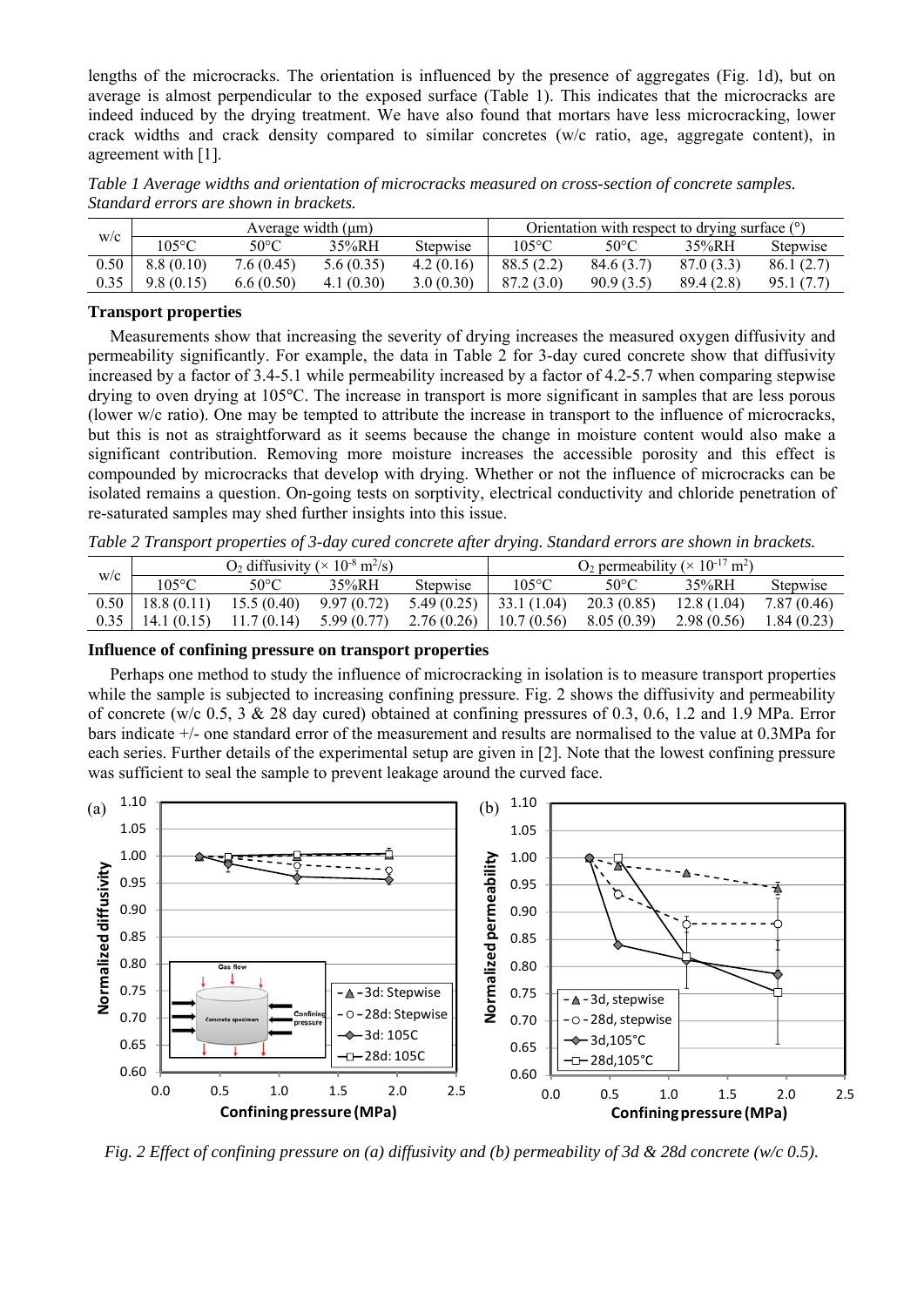The results show that increasing confining pressure can cause a drop in the measured transport property. This is more significant for permeability and for samples dried at 105°C regardless of curing age, suggesting that closure of microcracks occurs when the sample is confined. Because the microcracks are near perpendicular to the surface and propagate into the sample, their closure is expected to impact transport. Decrease in permeability is likely to continue beyond 2MPa. However, diffusion is less sensitive to the presence of microcracks and hence confining pressure. Most concrete structures in service are subjected to compressive stresses much higher than the largest confining pressure tested in this work. Thus, our results suggest that drying induced microcracks would not play a major role in transport of aggressive species in concrete under compression. In concrete subjected to tensile stresses however, the microcracks are likely to widen and propagate, and potentially accelerate the transport of aggressive species. Further work is necessary to better understand the influence of microcracks on the properties of concrete under load.

### **Effect of rewetting on transport properties**

Another approach to isolate the effects of microcracking and water content is to recondition samples (that were initially dried at 105°C, 50°C and 35%RH) at gradually increasing humidity so that they reach a similar moisture content as those subjected to step-wise drying. Transport properties are measured when the sample equilibrates at each RH step. This is an arduous process and has yet to complete after 18 months of testing. Results to-date (Fig. 3) show that transport is a strong function of water content, but the influence of microcracks is also evident. For example, at a water content of 0.8%, the permeability of the w/c 0.5 concrete dried at 105°C is 22% higher compared to the same concrete dried at 50°C. For diffusivity, the difference is about 11%. The residual difference in transport may be attributed to the additional microcracking that forms at 105°C compared to 50°C. However, some caution must be exercised in interpreting the data because when samples are rewetted: a) condensation may also occur in the microcracks, and b) further hydration may densify the pore structure or encourage crack healing. Thus, the contribution of microcracks to transport properties is likely to be underestimated via this approach. Furthermore, moisture hysteresis that occurs when a dried sample is reconditioned at higher humidity is another source of complication.



*Fig.3 Effect of moisture content on a) diffusivity and b) permeability of concrete (w/c 0.5, 3d cured).* 

#### **Characterising microcracks in three-dimensions**

We would like to image a representative volume of concrete in 3D and at sufficiently high resolution to capture the microcracks. This will help us understand how microcracks form and propagate. It will also improve our ability to model the influence of microcracks on transport (see companion paper) and to isolate other influencing factors. However, none of the existing imaging techniques that we have assessed to-date satisfy these criteria (Fig. 4). FIB-nt is capable of nano-scale resolution, but is practically limited to reconstruction of only a few microns thick sample.  $\mu$ -CT can image a large volume of concrete, but it only detects cracks wider than 10μm (Fig. 5). LSCM has a better resolution and can image a large area, but its imaging depth is limited to tens of microns (Fig. 6b). BSE and FM have very good resolution and are wellsuited for large area imaging, but only in 2D. Perhaps the only way to fully characterise microcracks is to integrate information from several techniques. We are also exploring the potential of extending the imaging depth of LSCM substantially (while maintaining its resolution) by serial-sectioning and reconstructing the 3D stacks.